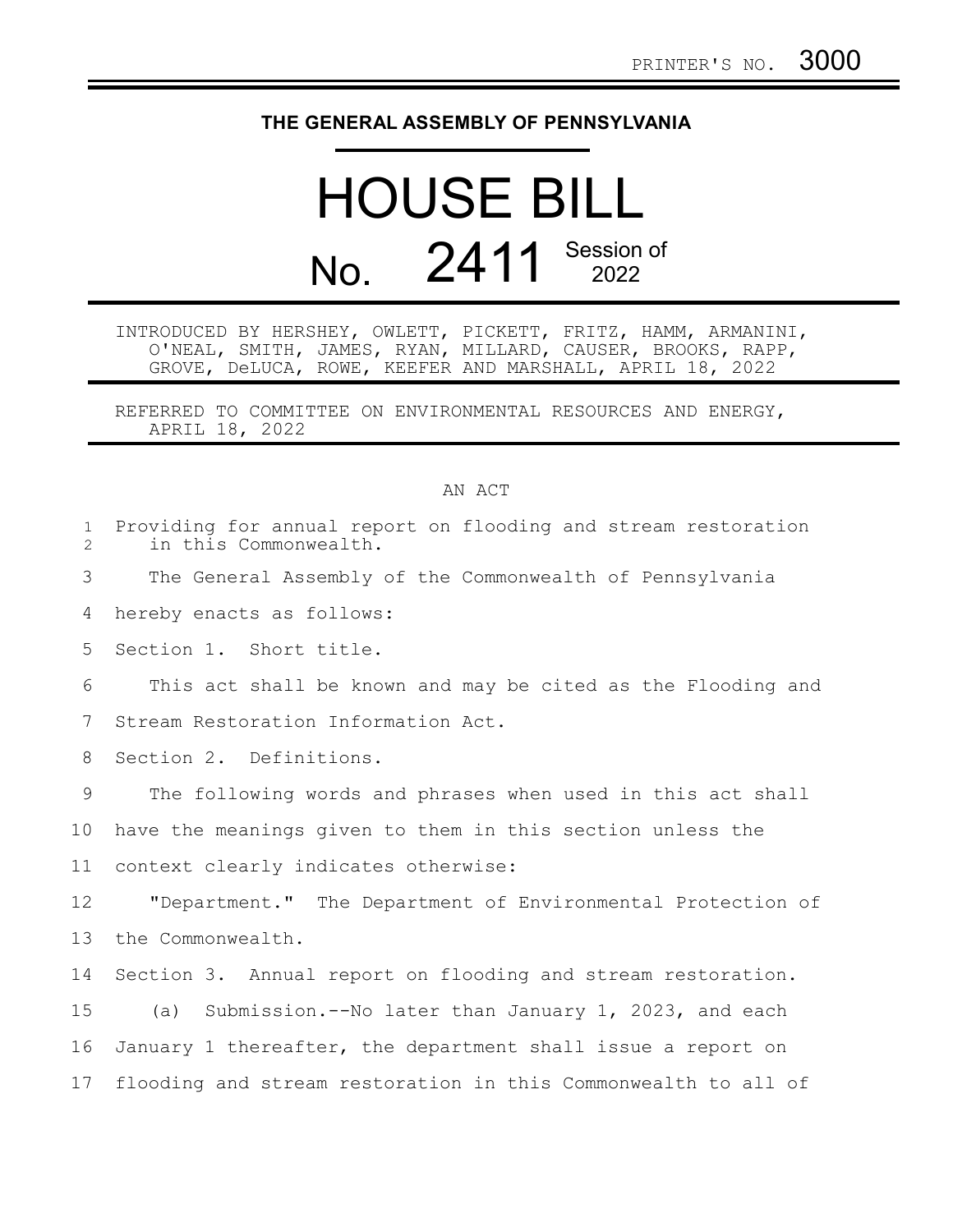the following: 1

2

(1) The General Assembly.

(2) The chairperson and minority chairperson of the Appropriations Committee of the Senate. 3 4

(3) The chairperson and minority chairperson of the Appropriations Committee of the House of Representatives. 5 6

(4) The chairperson and minority chairperson of the Environmental Resources and Energy Committee of the Senate. 7 8

(5) The chairperson and minority chairperson of the Environmental Resources and Energy Committee of the House of Representatives. 9 10 11

(b) Information.--The department shall include all of the following information in the report under subsection (a): 12 13

(1) A detailed analysis of the department's efforts to mitigate flooding in this Commonwealth. 14 15

(2) The amount in dollars of property damage caused by flooding in this Commonwealth. 16 17

(3) The number of permits issued by the department to specifically address flooding and stream restoration in this Commonwealth. 18 19 20

(4) The amount in dollars expended by the department or awarded in grants by the department to address flooding and stream restoration within this Commonwealth, including information regarding how this money was provided to various regions of the Commonwealth and the types of projects that were funded by the money. 21 22 23 24 25 26

(5) The bridges that have collapsed due to flooding in this Commonwealth. 27 28

29

(6) Information regarding:

(i) the average time it takes the department to 20220HB2411PN3000 - 2 - 30